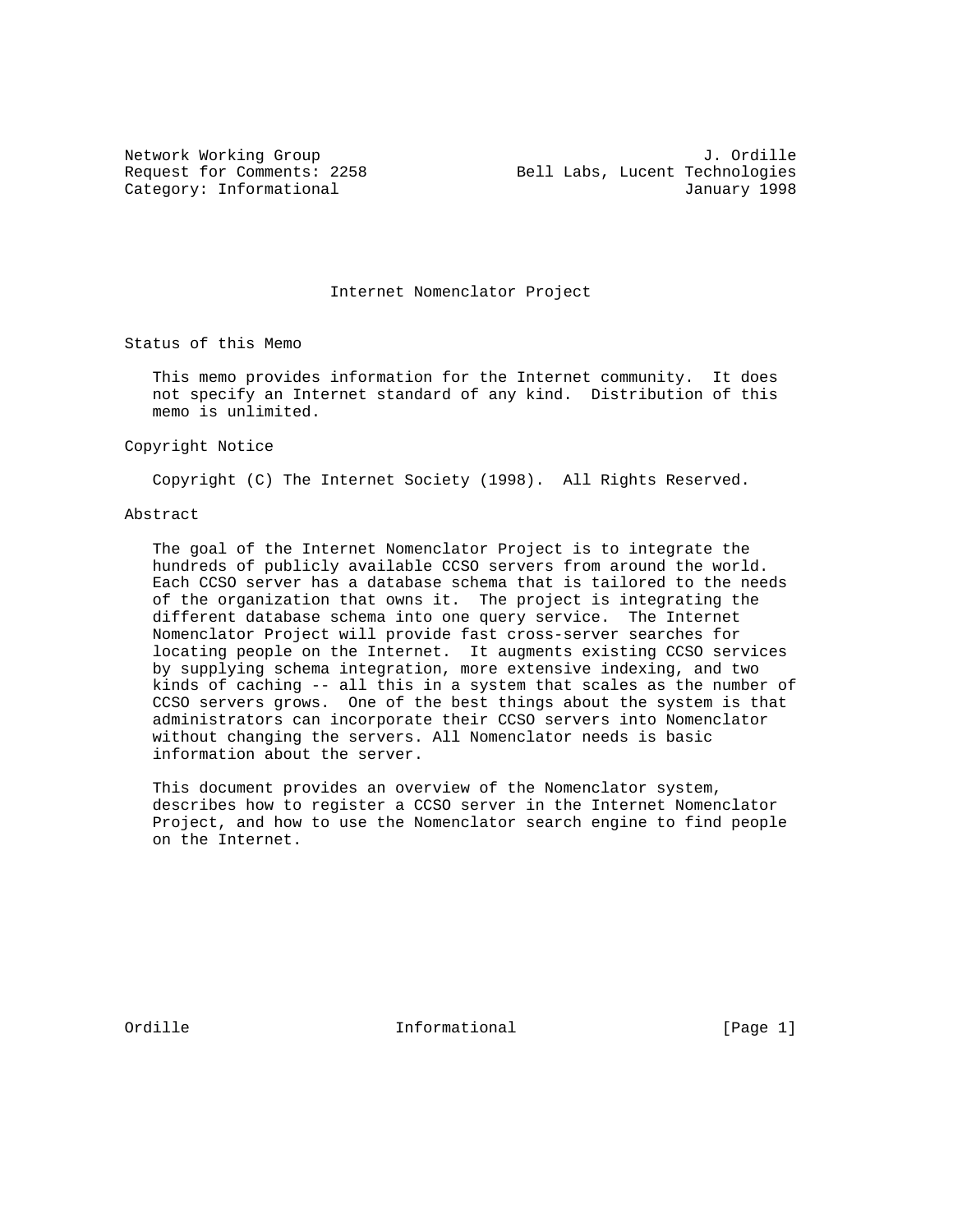## 1. Introduction

 Hundreds of organizations provide directory information through the CCSO name service protocol [3]. Although the organizations provide a wealth of information about people, finding any one person can be difficult because each organization's server is independent. The different servers have different database schemas (attribute names and data formats). The 300+ CCSO servers have more than 900 different attributes to describe information about people. Very few common attributes exist. Only name and email occur in more than 90% of the servers [4]. No special support exists for cross-server searches, so searching can be slow and expensive.

 The goal of the Internet Nomenclator Project is to provide fast, integrated access to the information in the CCSO servers. The project is the first large-scale use of the Nomenclator system. Nomenclator is a more general system than a white pages directory service. It is a scalable, extensible information system for the Internet.

 Nomenclator answers descriptive (i.e. relational) queries. Users can locate information about people, organizations, hosts, services, publications, and other objects by describing their attributes. Nomenclator achieves fast descriptive query processing through an active catalog, and extensive meta-data and data caching. The active catalog constrains the search space for a query by returning a list of data repositories where the answer to the query is likely to be found. Meta-data and data caching keep frequently used query processing resources close to the user, thus reducing communication and processing costs.

 Through the Internet Nomenclator Project, users can query any CCSO server, regardless of its attribute names or data formats, by specifying the query to Nomenclator (see Figure 1). Nomenclator provides a world view of the data in the different servers. Users express their queries in this world view. Nomenclator returns the answer immediately if it has been cached by a previous query. If not, Nomenclator uses its active catalog to constrain the query to the subset of relevant CCSO servers. The speed of the query is increased, because only relevant servers are contacted. Nomenclator translates the global query into local queries for each relevant CCSO server. It then translates the responses into the format of the world view.

Ordille **Informational** Informational [Page 2]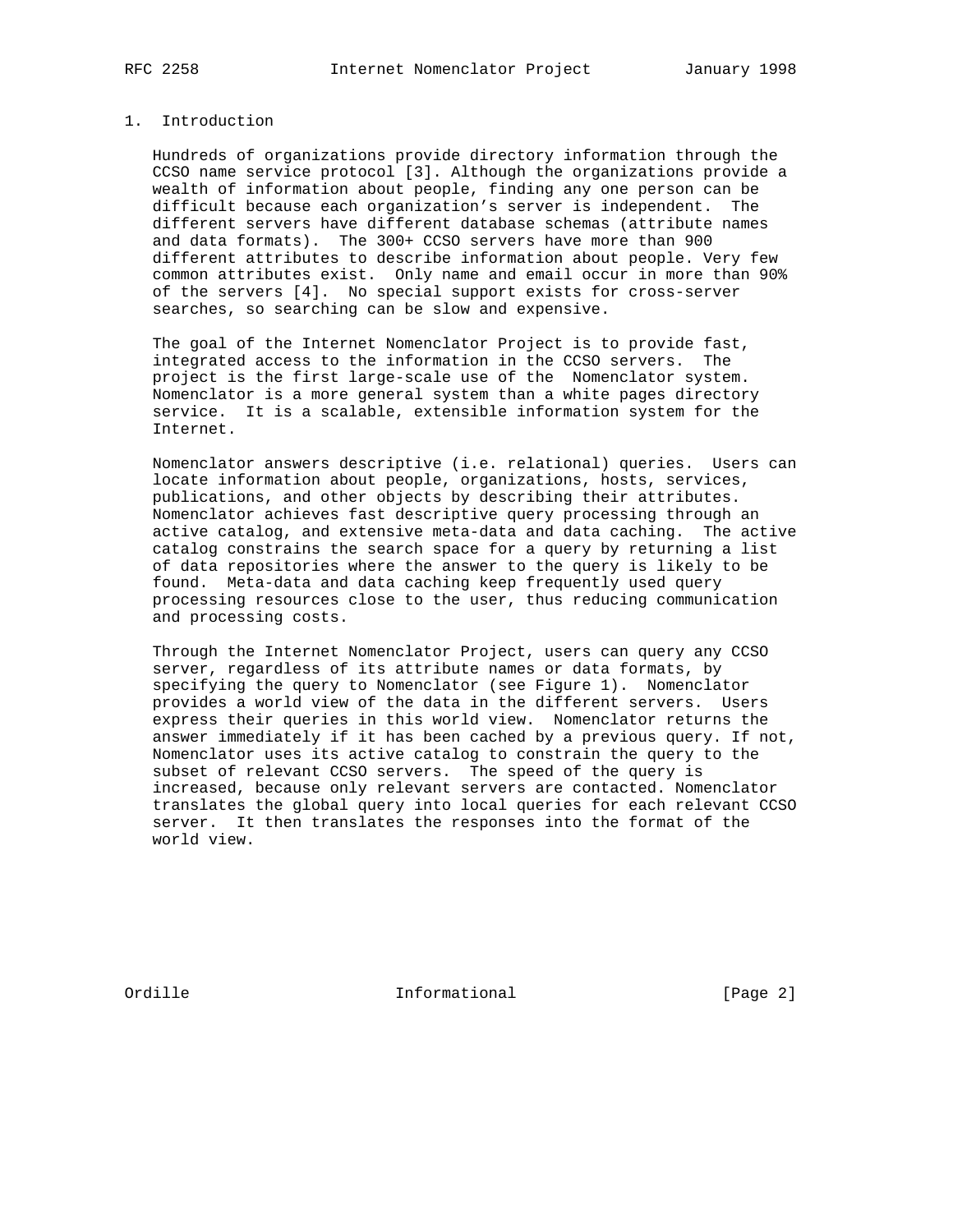--------------------------------------------------------------------



Figure 1: A Nomenclator Query

 Nomenclator translates queries to and from the language of the relevant CCSO servers.

--------------------------------------------------------------------

 The Internet Nomenclator Project makes it easier for users to find a particular CCSO server, but it does not send all queries to that server. When Nomenclator constrains the search for a query answer, it screens out irrelevant queries from ever reaching the server. When Nomenclator finds an answer in its cache, it screens out redundant queries from reaching the server. The server becomes easier to find and use without experiencing the high loads caused by exhaustive and redundant searches.

 The Internet Nomenclator Project creates the foundation for a much broader heterogeneous directory service for the Internet. The current version of Nomenclator provides integrated access to CCSO and relational database services. The Nomenclator System Architecture supports fast, integrated searches of any collection of heterogeneous directories. The Internet Nomenclator Project can be enhanced to support additional name services, or provide intergated query services for other application domains. The project is starting with CCSO services, because the CCSO services are widely available and successful.

 Section 2 describes the Nomenclator system in more detail. Section 3 explains how to register a CCSO server as part of the project. Section 4 briefly describes how to use Nomenclator. Section 5 provides a summary.

Ordille **Informational** Informational [Page 3]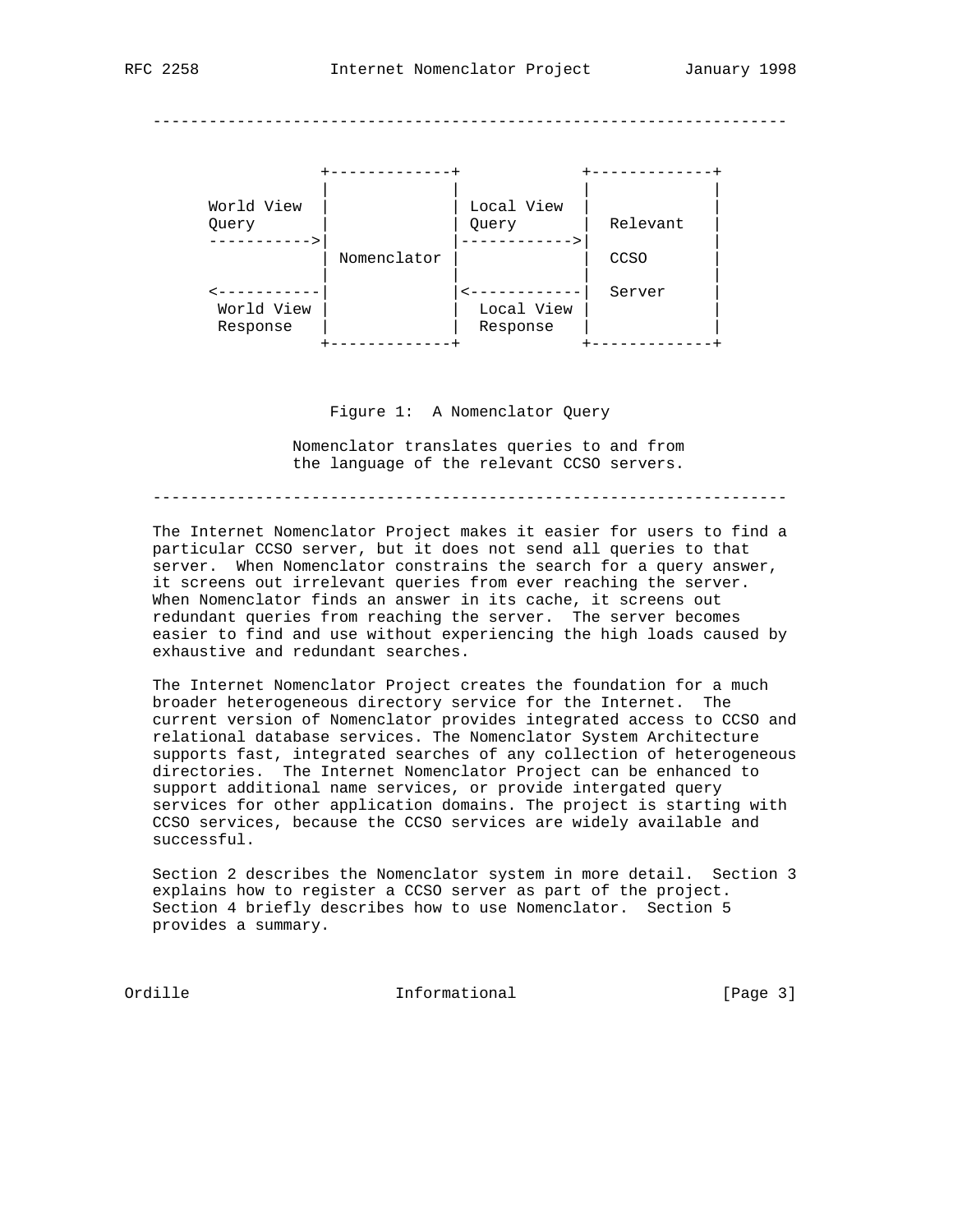### 2. Nomenclator System

 Nomenclator is a scalable, extensible information system for the Internet. It supports descriptive (i.e. relational) queries. Users locate information about people, organizations, hosts, services, publications, and other objects by describing their attributes. Nomenclator achieves fast descriptive query processing through an active catalog, and extensive meta-data and data caching.

 The active catalog constrains the search space for a query by returning a list of data repositories where the answer to the query is likely to be found. Components of the catalog are distributed indices that isolate queries to parts of the network, and smart algorithms for limiting the search space by using semantic, syntactic, or structural constraints. Meta-data caching improves performance by keeping frequently used characterizations of the search space close to the user, thus reducing active catalog communication and processing costs. When searching for query responses, these techniques improve query performance by contacting only the data repositories likely to have actual responses, resulting in acceptable search times.

 Administrators make their data available in Nomenclator by supplying information about the location, format, contents, and protocols of their data repositories. Experience with Nomenclator shows that gathering a small amount of information from data owners can have a substantial positive impact on the ability of users to retrieve information. For example, each CCSO administrator provides a mapping from the local view of data (i.e. the local schema) at the CCSO server to Nomenclator's world view. The administrator also supplies possible values for any attributes with small domains at the data repository (such as the "city" or "state\_or\_province" attributes). With this information, Nomenclator can isolate queries to a small percentage of the CCSO data repositories, and provide an integrated view of their data. Nomenclator provides tools that minimize the effort that administrators expend in characterizing their data repositories. Nomenclator does not require administrators to change the format of their data or the access protocol for their database.

2.1 Components of a Nomenclator System

 A Nomenclator system is comprised of a distributed catalog service and a query resolver (see Figure 2). The distributed catalog service gathers meta-data about data repositories and makes it available to the query resolver. Meta-data includes constraints on attribute

Ordille Informational [Page 4]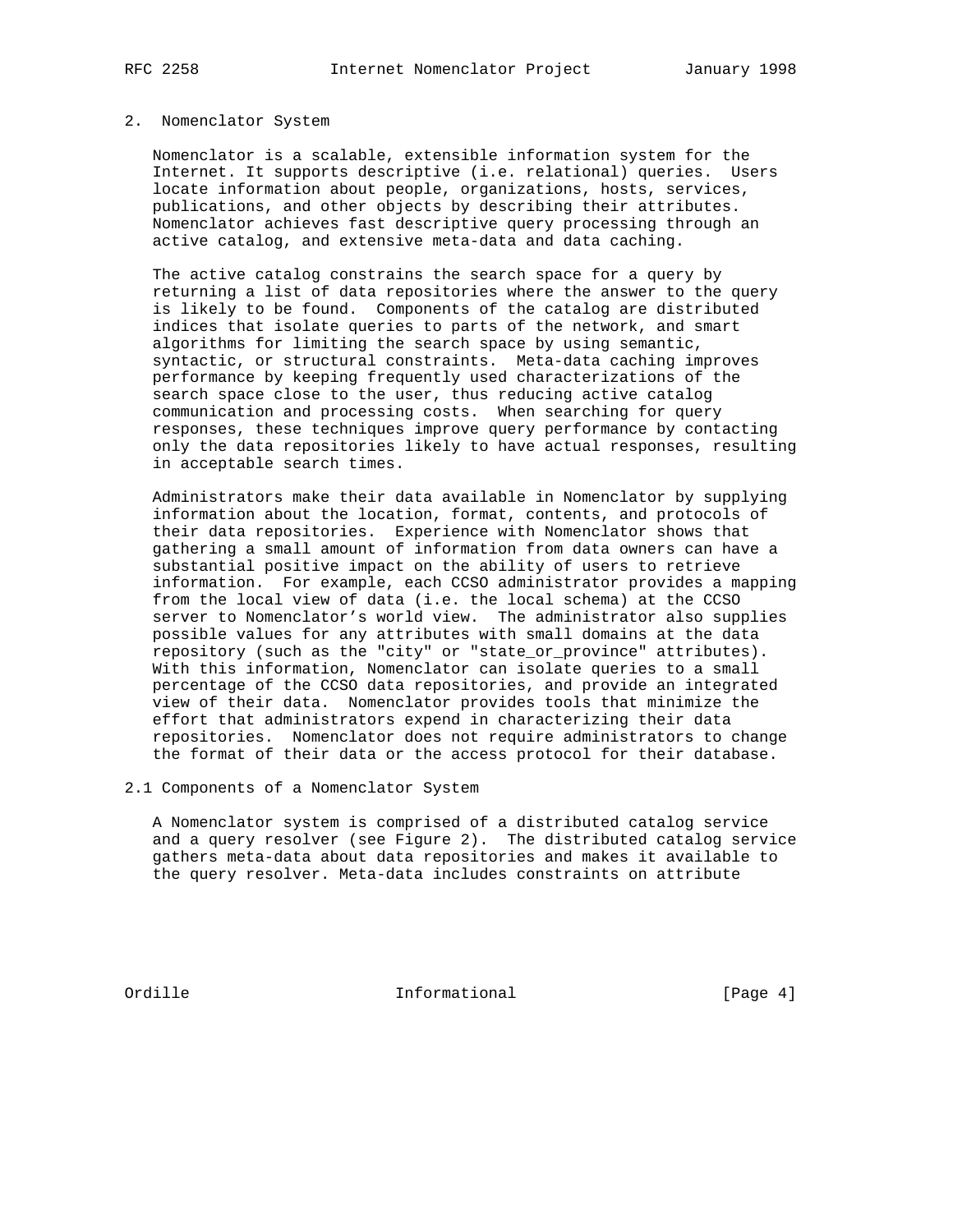values at a data repository, known patterns of data distribution across several data repositories, search and navigation techniques, schema and protocol translation techniques, and the differing schema at data repositories.

--------------------------------------------------------------------



Figure 2: Components of a Nomenclator System

--------------------------------------------------------------------

 Query resolvers at the user sites retrieve, use, cache, and re-use this meta-data in answering user queries. The catalog is "active" in two ways. First, some meta-data moves from the distributed catalog service to each query resolver during query processing. Second, the query resolver uses the initial meta-data, in particular the search and navigation techniques, to generate additional meta-data that guides query processing. Typically, one resolver process serves a few hundred users in an organization, so users can benefit from larger resolver caches.

 Query resolvers cache techniques for constraining the search space and the results of previously constrained searches (meta-data), and past query answers (data) to speed future query processing. Meta data and data caching tailor the query resolver to the specific needs of the users at the query site. They also increase the scale of a Nomenclator system by reducing the load from repeated searches or queries on the distributed catalog service, data repositories, and communications network.

Ordille Informational [Page 5]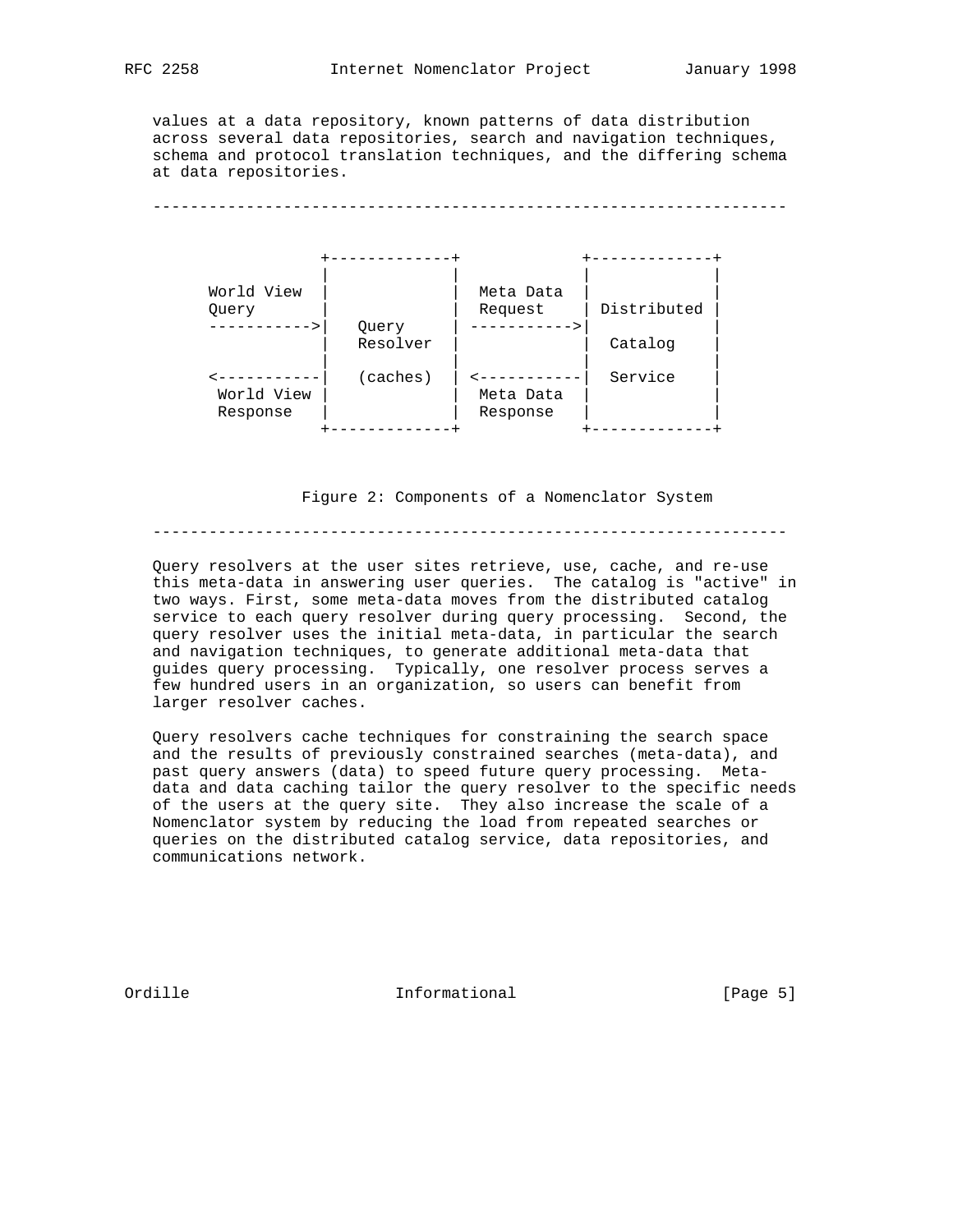The distributed catalog service is logically one network service, but it can be divided into pieces that are distributed and/or replicated. Query resolvers access this distributed, replicated service using the same techniques that work for multiple data repositories.

 A Nomenclator system naturally includes many query resolvers. Resolvers are independent, but renewable, query agents that can be as powerful as the resources available at the user site. Caching decreases the dependence of the resolver on the distributed catalog service for frequently used meta-data, and on data repositories for frequently used data. Caching thus improves the number of users that can be supported and the local availability of the query service.

#### 2.2 Meta-Data Techniques

 The active catalog structures the information space into a collection of relations about people, hosts, organizations, services and other objects. It collects meta-data for each relation and structures it into "access functions" for locating and retrieving data. Access functions respond to the question: "Where is data to answer this query?" There are two types of responses corresponding to the two types of access functions. The first type of response is: "Look over there." "Catalog functions" return this response; they constrain the query search by limiting the data repositories contacted to those having data relevant to the query. Catalog functions return a referral to data access functions that will answer the query or to additional catalog functions to contact for more detailed information. The second response to "Where?" is: "Here it is!" "Data access functions" return this response; they understand how to obtain query answers from specific data repositories. They return tuples that answer the query. Nomenclator supplies access functions for common name services, such as the CCSO service, and organizations can write and supply access functions for data in their repositories.

 Access functions are implemented as remote or local services. Remote access functions are services that are available through a standard remote procedure call interface. Local access functions are functions that are supplied with the query resolver. Local access functions can be applied to a variety of indexing and data retrieval tasks by loading them with meta-data stored in distributed catalog service. Remote access functions are preferred over local ones when the resources of the query resolver are inadequate to support the access function. The owners of data may also choose to supply remote access functions for privacy reasons if their access functions use proprietary information or algorithms. Local functions are preferred whenever possible, because they are highly replicated in resolver caches. They can reduce system and network load by bringing the resources of the active catalog directly to the users.

Ordille Informational [Page 6]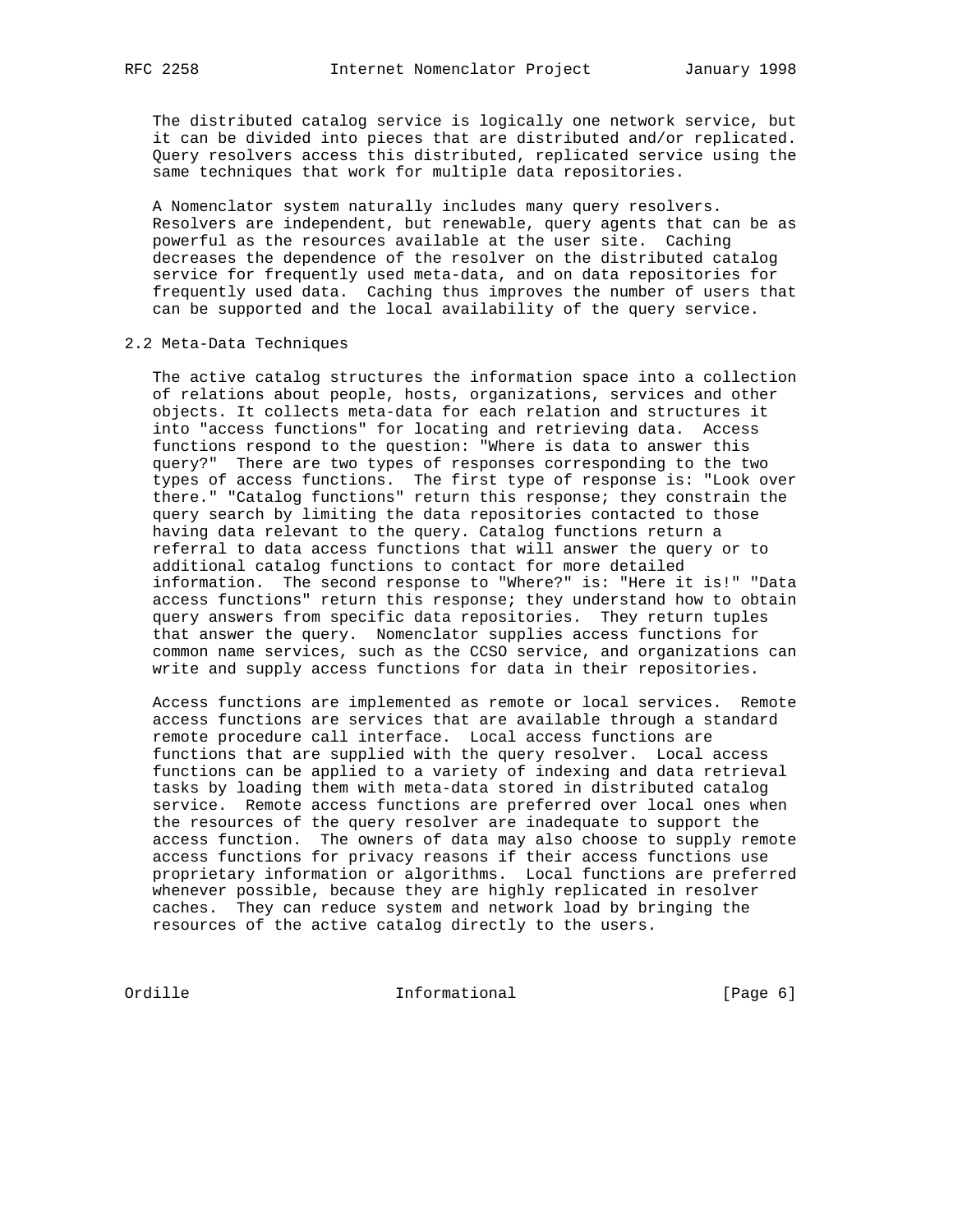Remote access functions are simple to add to Nomenclator and local access functions are simple to apply to new data repositories, because the active catalog provides "referrals" that describe the conditions for using access functions. For simplicity, this document describes referral techniques for exact matching of query strings. Extensions to these techniques in Nomenclator support matching query strings that contain wildcards or word-based matching of query strings in the style of the CCSO services.

 Each referral contains a template and a list of references to access functions. The template is a conjunctive selection predicate that describes the scope of the access functions. Conjunctive queries that are within the scope of the template can be answered with the referral. When a template contains a wildcard value ("\*") for an attribute, the attribute must be present in any queries that are processed by the referral. The system follows the following rule:

Query Coverage Rule:

 If the set of tuples satisfying the selection predicate in a query is covered by (is a subset of) the set of tuples satisfying the template, then the query can be answered by the access functions in the reference list of the referral.

For example, the query below:

select \* from People where country = "US" and surname = "Ordille";

 is covered by the following templates in Lines (1) through (3), but not by the templates in Lines (4) and (5):

(1) country = "US" and surname = "\*"

- (2) country = "US" and surname = "Ordille"
- $(3)$  country = "US"
- (4) organization = "\*"
- (5) country = "US" and surname = "Elliott"

 Referrals form a generalization/specialization graph for a relation called a "referral graph." Referral graphs are a conceptual tool that guides the integration of different catalog functions into our system and that supplies a basis for catalog function construction and query processing. A "referral graph" is a partial ordering of

Ordille Informational [Page 7]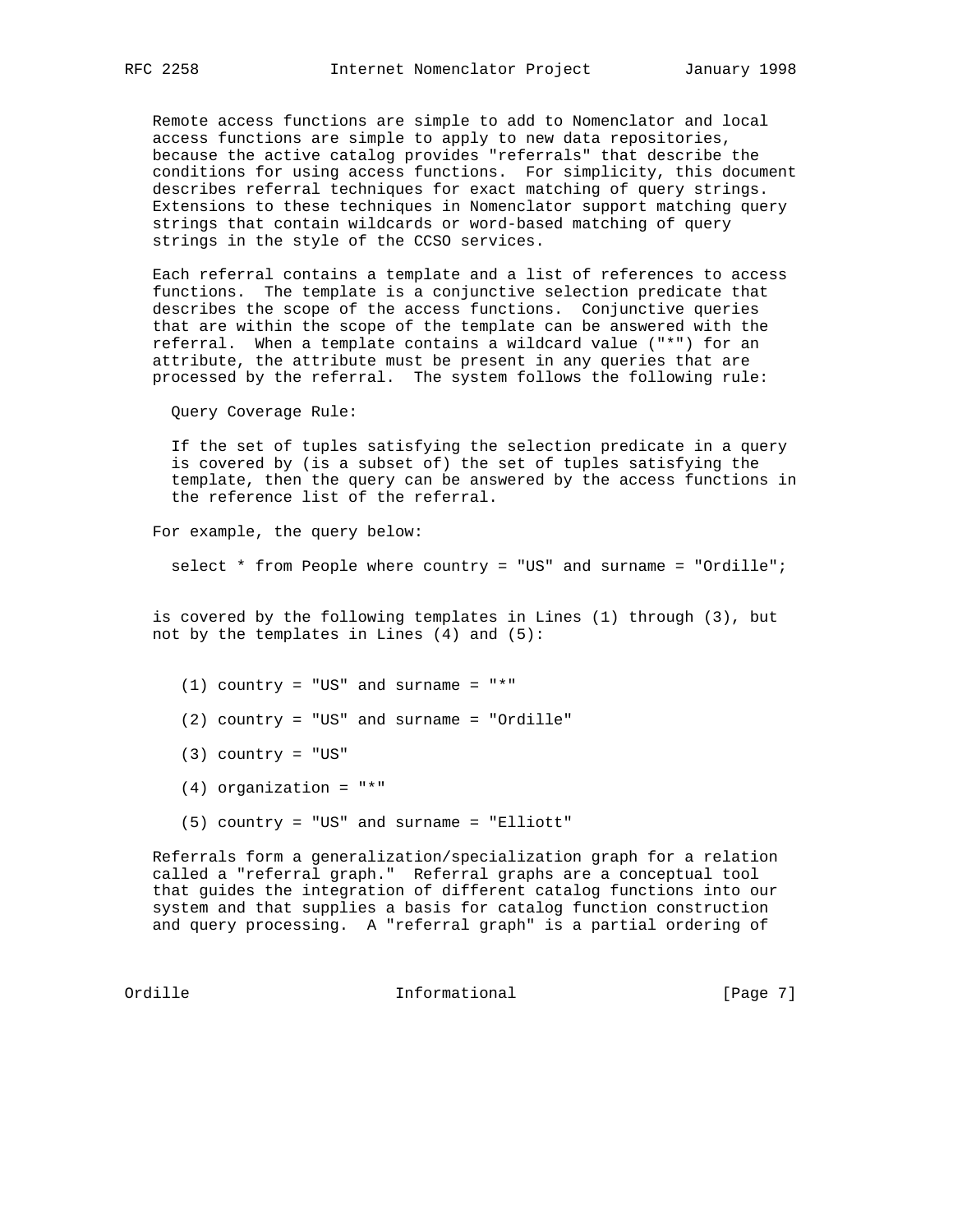the referrals for a relation. It is constructed using the subset/superset relationship: "S is a subset of G." A referral S is a subset of referral G if the set of queries covered by the template of S is a subset of the set of queries covered by the template of G. S is considered a more specific referral than G; G is considered a more general referral than S. For example, the subset relationship exists between the pairs of referrals with the templates listed below:

- (1) country = "US" and surname = "Ordille" is a subset of country = "US"
- (2) country = "US" and surname = "Ordille" is a subset of country =  $"US"$  and surname =  $"$
- $(3)$  country = "US" and surname = "\*" is a subset of country ="US"
- $(4)$  country = "US" is a subset "empty template"

 but it does not exist between the pairs of referrals with the following templates:

- (5) country = "US" is not a subset of department = "CS"
- (6) country = "US" and name = "Ordille" is not a subset of country = "US" and name = "Elliott"

 In Lines (1) and (2), the more general referral covers more queries, because it covers queries that list different values for surname. In Line (3), the more general referral covers more queries, because it covers queries that do not constrain surname to a value. In Line (4), the specific referral covers only those queries that constrain the country to "US" while the empty template covers all queries.

 During query processing, wildcards in a template are replaced with the value of the corresponding attribute in the query. For any query covered by two referrals S and G such that S is a subset of G, the set of tuples satisfying the template in S is covered by the set of

Ordille **Informational** Informational [Page 8]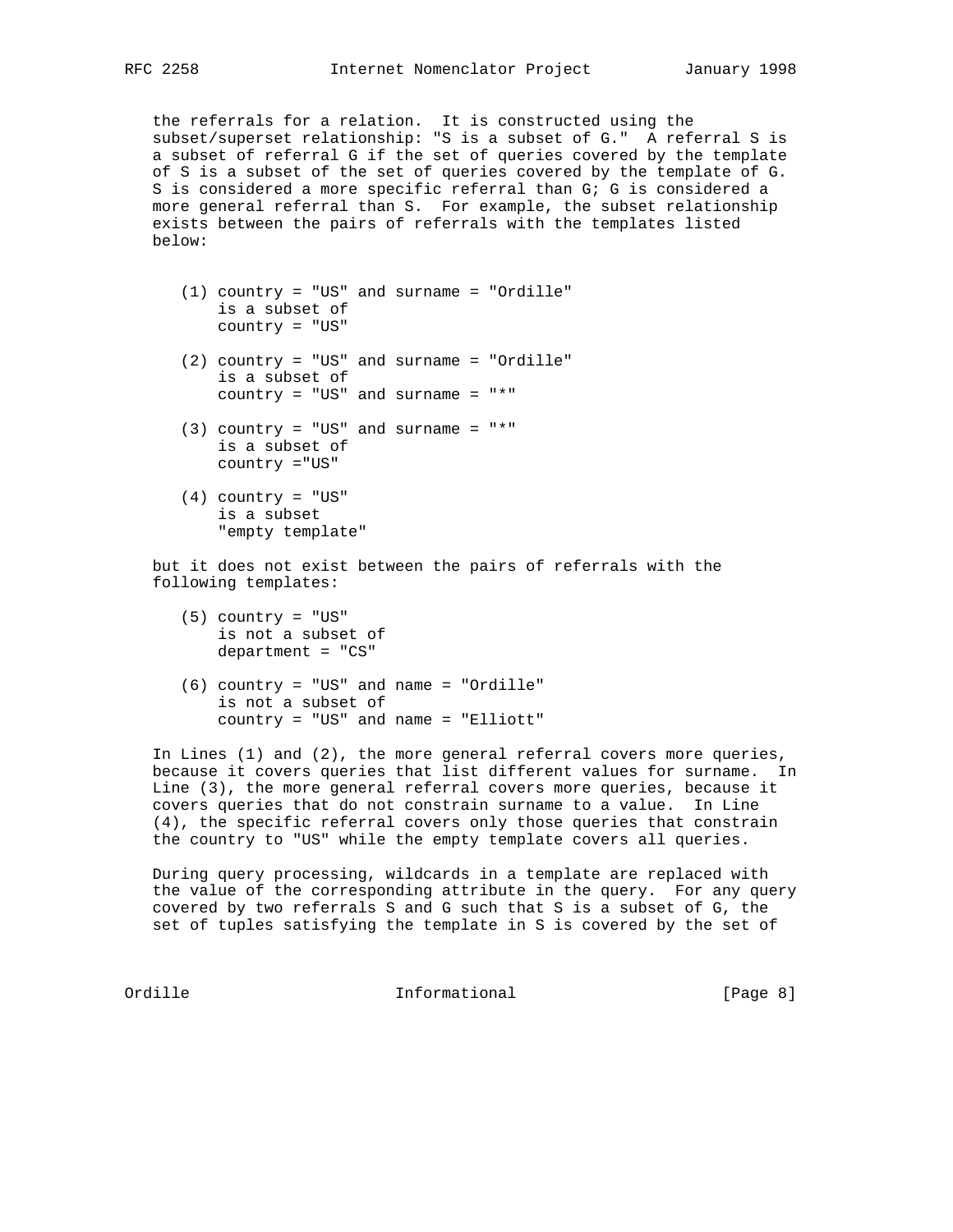tuples satisfying the template in G. S is used to process the query, because it provides the more constrained (and faster) search space. The referral S has a more constrained logical search space than G, because the set of tuples in the scope of S is no larger, and often smaller, than the set in the scope of G. Moreover, S has a more constrained physical search space than G, because the data repositories that must contacted for answers to S must also be contacted for answers to G, but additional data repositories may need to be contacted to answer G.

 In constraining a query, a catalog function always produces a referral that is more specific than the referral containing the catalog function. Wildcards ("\*") in a template indicate which attribute values are used by the associated catalog function to generate a more specific referral. In other words, catalog functions always follow the rule:

Catalog Function Constrained Search Rule:

 Given a referral R with a template t and a catalog function cf, and a query q covered by t, the result of using cf to process q, cf(q), is a referral R' with template t' such that q is covered by t' and R' is more specific than R.

 Catalog functions make it possible to import a portion of the indices for the information space into the query resolver. Since they generate referrals, the resolver can cache the most useful referrals for a relation and call the catalog function as needed to generate new referrals.

 The resolver query processing algorithm obtains an initial set of referrals from the distributed catalog service. It then navigates the referral graph, calling catalog functions as necessary to obtain additional referrals that narrow the search space. Sometimes, two referrals that cover the query have the relationship of general to specific to each other. The resolver eliminates unnecessary access function processing by using only the most specific referral along each path of the referral graph.

 The search space for the query is initially set to all the data repositories in the relation. As the resolver obtains referrals to sets of relevant data repositories (and their associated data access functions) it forms the intersection of the referrals to constrain the search space further. The intersection of the referrals includes only those data repositories listed in all the referrals. Intersection combines independent paths through the referral graph to derive benefit from indices on different attributes.

Ordille Informational [Page 9]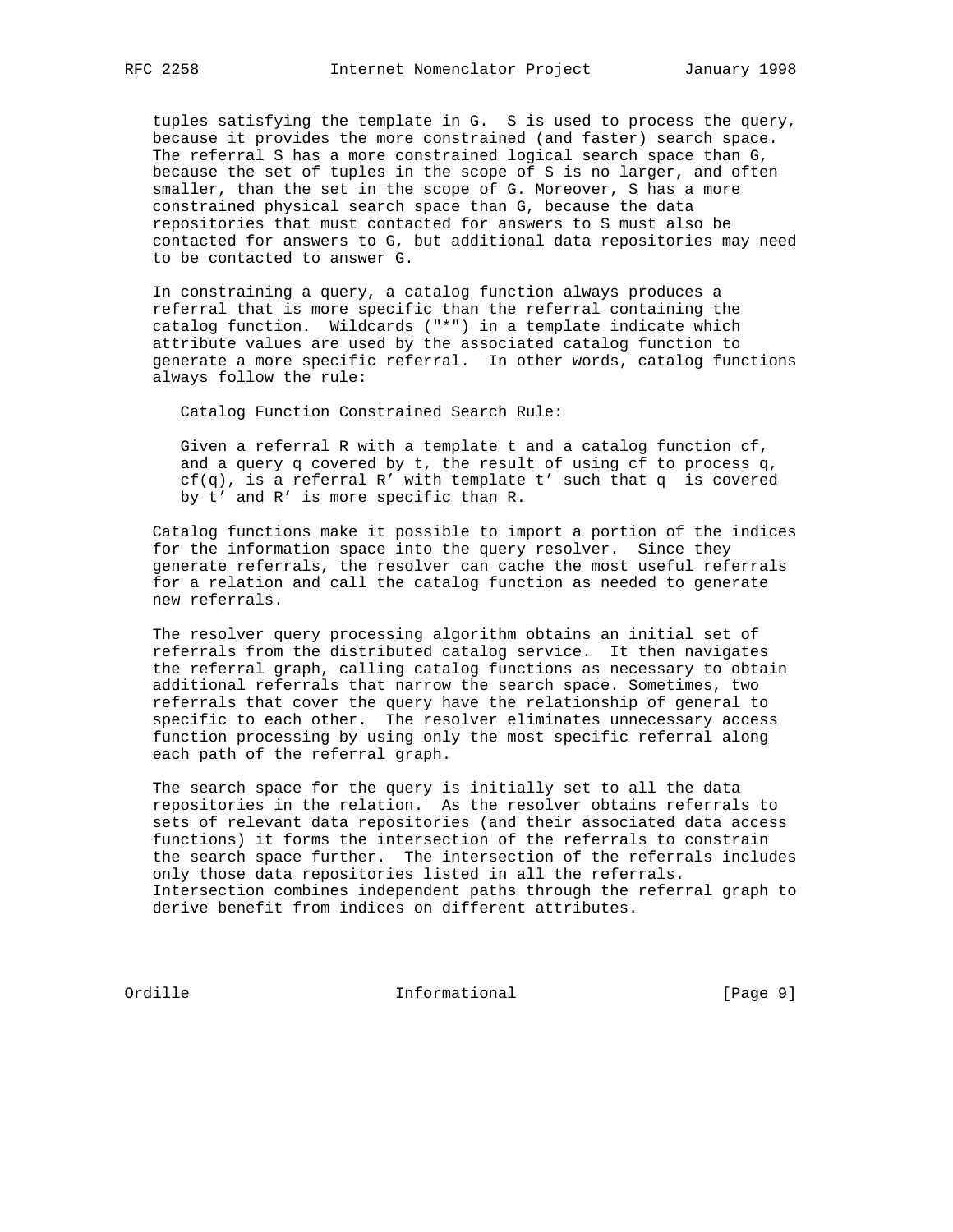### 2.3 Meta-Data and Data Caching

 A Nomenclator query resolver caches the meta-data that result from calling catalog functions. It also caches the responses for queries. If the predicate of a new query is covered by the predicate of a previous query, Nomenclator calculates the response for the new query from the cached response of the old query. Nomenclator timestamps its cache entries to provide measures of the currentness of query responses and selective cache refresh. The timestamps are used to calculate a t-bound on query responses [5][1]. A t-bound is the time after which changes may have occurred to the data that are not reflected in the query response. It is the time of the oldest cache entry used to calculate the response. Nomenclator returns a t-bound with each query response. Users can request more current data by asking for responses that are more recent than this t-bound. Making such a request flushes older items from the cache if more recent items are available. Query resolvers calculate a minimum t-bound that is some refresh interval earlier than the current time. Resolvers keep themselves current by replacing items in the cache that are earlier than the minimum t-bound.

## 2.4 Scale and Performance

 Three performance studies of active catalog and meta-data caching techniques are available [5]. The first study shows that the active catalog and meta-data caching can constrain the search effectively in a real environment, the X.500 name space. The second study examined the performance of an active catalog and meta-data caching for single users on a local area network. The experiments showed that the techniques to eliminate data repositories from the search space can dramatically improve response time. Response times improve, because latency is reduced. The reduction of latency in communications and processing is critical to large-scale descriptive query optimization. The experiments also showed that an active catalog is the most significant contributor to better response time in a system with low load, and that meta-data caching functions to reduce the load on the system. The third study used an analytical model to evaluate the performance and scaling of these techniques for a large Internet environment. It showed that meta-data caching plays an essential role in scaling the distributed catalog service to millions of users. It also showed that constraining the search space with an active catalog contributes significantly to scaling data repositories to millions of users. Replication and data caching also contribute to the scale of the system in a large Internet environment.

Ordille **Informational** Informational [Page 10]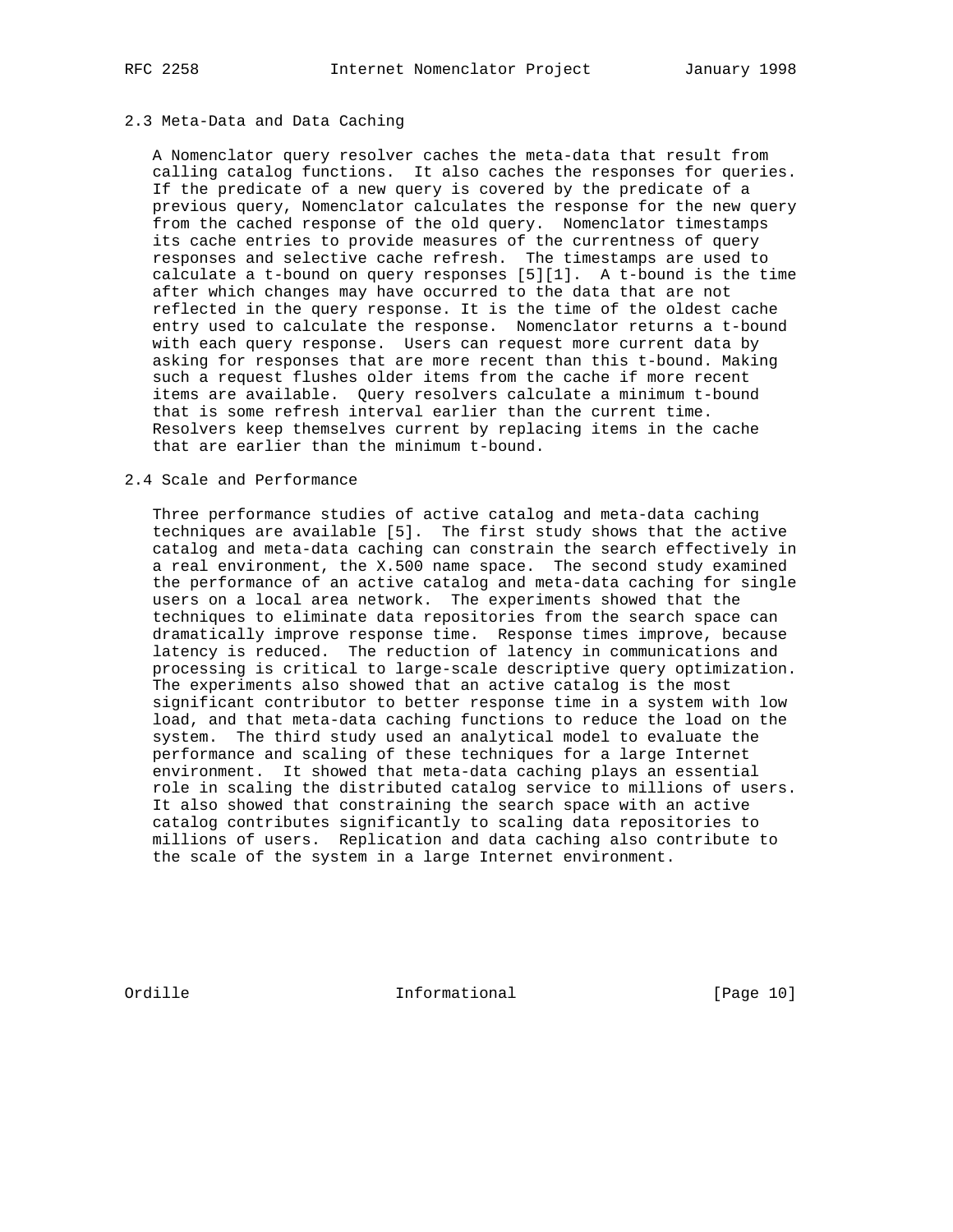### 3. Registering a CCSO Server

The Internet Nomenclator Project supports the following home page:

http://cm.bell-labs.com/cs/what/nomenclator

The home page provides a variety of information and services.

 Administrators can register their CCSO servers through services on this home page. The registration service collects CCSO server location information, contact information for the administrator of the CCSO server, implicit and explicit constraints on entries in the server's database, and a mapping from the local schema of the CCSO server to the schema of the world view.

 The implicit and explicit constraints on the server's database are the fuel for Nomenclator's catalog functions. The registration center currently collects constraints on organization name, department, city, state or province name, country, phone number, postal code, and email address. These constraints are automatically incorporated into Nomenclator's distributed catalog service. They are used by catalog functions in query resolvers to constrain searches to relevant CCSO servers. For example, a database only contains information about the computer science and electrical engineering departments at a French university. The department, organization and country attributes are constrained. Nomenclator uses these constraints to prevent queries about other departments, organizations or countries from being sent to this CCSO server.

 The mapping from the local schema of the CCSO server to the schema of the world view allows Nomenclator to translate queries and responses for the CCSO server. The registration center currently collects this mapping by requesting an example of how to translate a typical entry in the CCSO server into the world view schema and, optionally, an example of how to translate a canonical entry in the world view schema into the local schema of the CCSO server [4]. These examples are then used to generate a mapping program that is stored in the distributed catalog service. The CCSO data access function in the query resolver interprets these programs to translate queries and responses communicated with that CCSO server. We plan to release the mapping language to CCSO server administrators, so administrators can write and maintain the mapping for their servers. We have experimented with more than 20 mapping programs. They are seldom more than 50 lines, and are often shorter. It typically takes one or two lines to map an attribute.

Ordille **Informational** Informational [Page 11]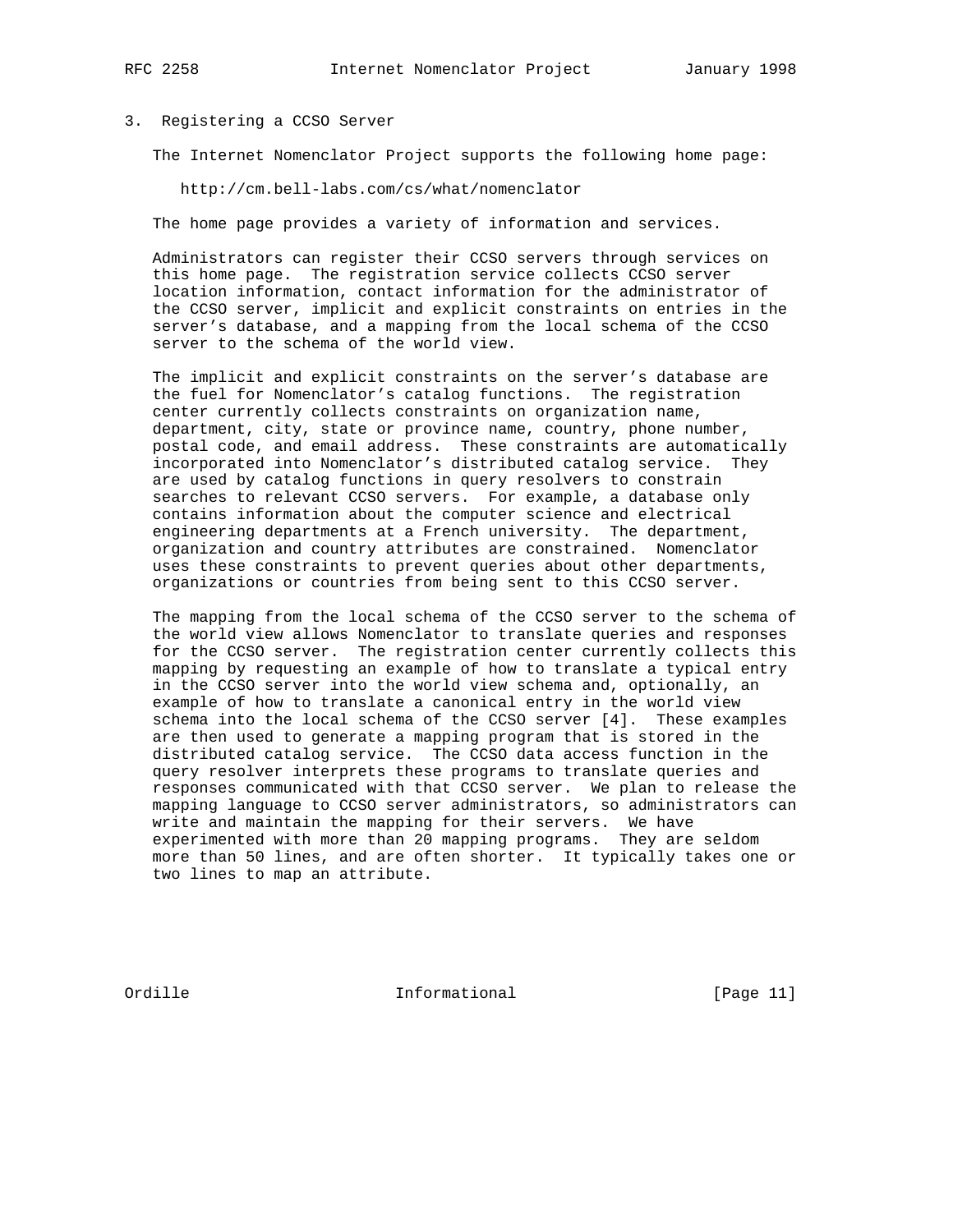#### 4. Using Nomenclator

 The Internet Nomenclator Project currently provides a centralized query service on the Internet. The project runs a Nomenclator query resolver that is accessible through its Web page (see the URL in Section 3) and the Simple Nomenclator Query Protocol (SNQP) [2].

 The service answers queries that are a conjunction of string values for attributes. A variety of matching techniques are supported including exact string matching, matching with wildcards, and word based matching in the style of the CCSO service. Our web interface uses the Simple Nomenclator Query Protocol (SNQP) [2]. Programmers can create their own interfaces by using this protocol to communicate with the Nomenclator query resolver. They will require the host name and port number for the query resolver which they can obtain from the Nomenclator home page. SNQP, and hence the web interface, are defined for US-ASCII. Support for other character sets will require further work.

 Subsequent phases of the project will provide enhanced services such as providing advice about the cost of queries and ways to constrain queries further to produce faster response times, and allowing users to request more current data. We also plan to distribute query resolvers, so users can benefit from running query resolvers locally. Local query resolvers reduce latency for the user, and distribute query processing load throughout the network.

5. Summary

 The Internet Nomenclator Project augments existing CCSO services by supplying schema integration and fast cross-server searches. The key to speed in descriptive query processing is an active catalog, and extensive meta-data and data caching. The Nomenclator system is the result of research in distributed systems [5][6][7][4]. It can be extended to incorporate other name servers, besides the CCSO servers, and to address distributed search and retrieval challenges in other application domains. In addition to providing a white pages service, the Internet Nomenclator Project will evaluate how an active catalog, meta-data caching and data caching perform in very large global information system. The ultimate goal of the project is to refine these techniques to provide the best possible global information systems.

Ordille Informational [Page 12]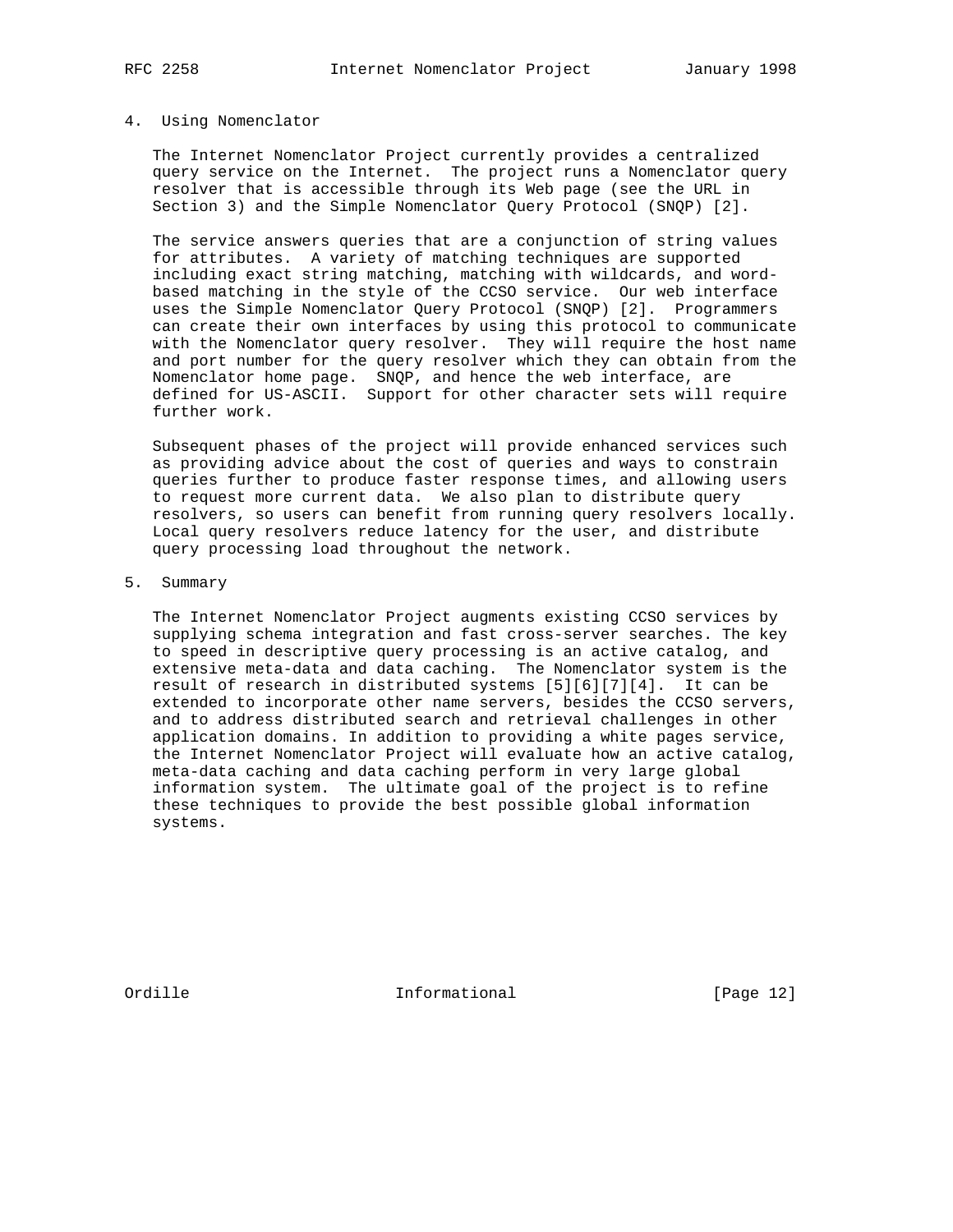- 
- 6. Security Considerations

 In the Internet Nomenclator Project, the participants' data are openly available and read-only. Since the risk of tampering with queries and responses is considered low, this version of Nomenclator does not define procedures for protecting the information in its queries and responses.

- 7. References
	- [1] H. Garcia-Molina, G. Wiederhold. "Read-Only Transactions in a Distributed Database," ACM Transactions on Database Systems 7(2), pp. 209-234. June 1982.
	- [2] Elliott, J., and J. Ordille, "The Simple Nomenclator Query Protocol (SNQP)," RFC 2259, January 1998.
	- [3] S. Dorner, P. Pomes. "The CCSO Nameserver: A Description," Computer and Communications Services Office Technical Report, University of Illinois, Urbana, USA. 1992. Avaialble in the current "qi" distribution from <URL:ftp://uiarchive.cso.uiuc.edu/local/packages/ph>
	- [4] A. Levy, J. Ordille. "An Experiment in Integrating Internet Information Sources," AAAI Fall Symposium on AI Applications in Knowledge Navigation and Retrieval, November 1995. <URL:http://cm.bell-labs.com/cm/cs/doc/95/11-01.ps.gz>
	- [5] J. Ordille. "Descriptive Name Services for Large Internets," Ph. D. Dissertation. University of Wisconsin. 1993. <URL:http://cm.bell-labs.com/cm/cs/doc/93/12-01.ps.gz>
	- [6] J. Ordille, B. Miller. "Distributed Active Catalogs and Meta-Data Caching in Descriptive Name Services," Thirteenth International IEEE Conference on Distributed Computing Systems, pp. 120-129. May 1993. <URL:http://cm.bell-labs.com/cm/cs/doc/93/5-01.ps.gz>
	- [7] J. Ordille, B. Miller. "Nomenclator Descriptive Query Optimization in Large X.500 Environments," ACM SIGCOMM Symposium on Communications Architectures and Protocols, pp. 185-196, September 1991. <URL:http://cm.bell-labs.com/cm/cs/doc/91/9-01.ps.gz>

Ordille **Informational** Informational [Page 13]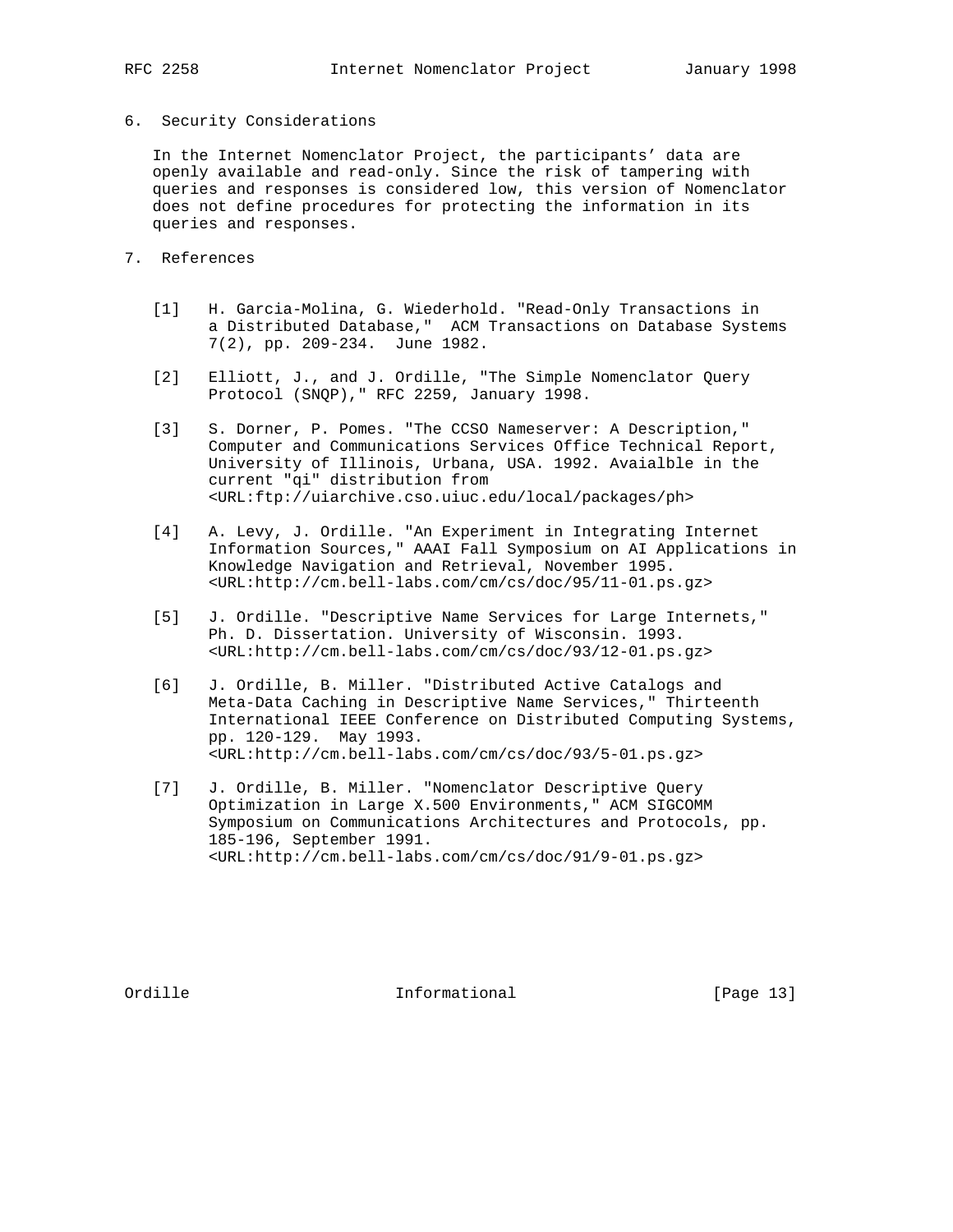Joann J. Ordille Bell Labs, Lucent Technologies Computing Sciences Research Center 700 Mountain Avenue, Rm 2C-301 Murray Hill, NJ 07974 USA

EMail: joann@bell-labs.com

Ordille Informational [Page 14]